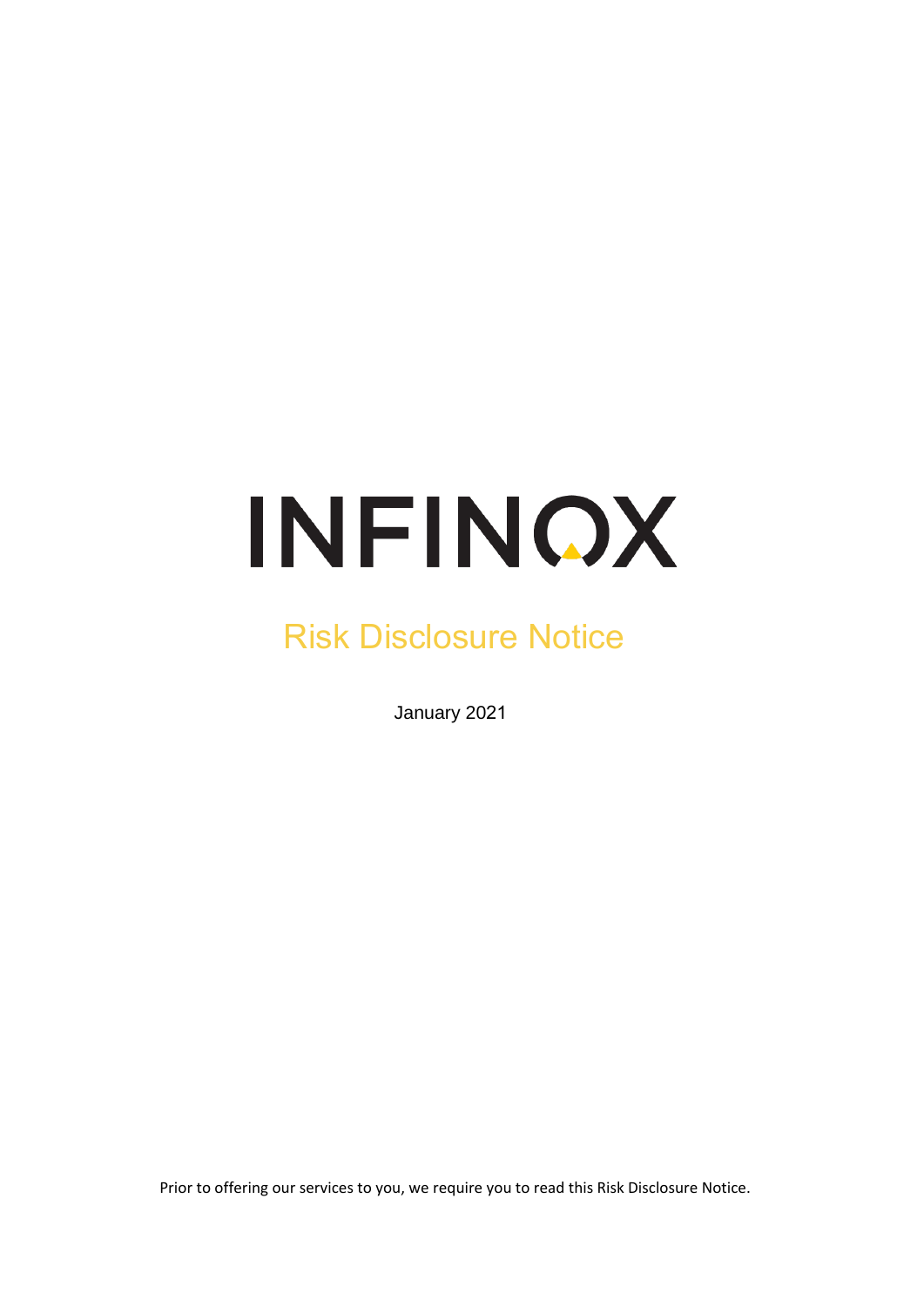#### Contents

| 1.  |  |
|-----|--|
| 2.  |  |
| 3.  |  |
| 4.  |  |
| 5.  |  |
| 6.  |  |
| 7.  |  |
| 8.  |  |
| 9.  |  |
| 10. |  |
| 11. |  |
| 12. |  |
| 13. |  |
| 14. |  |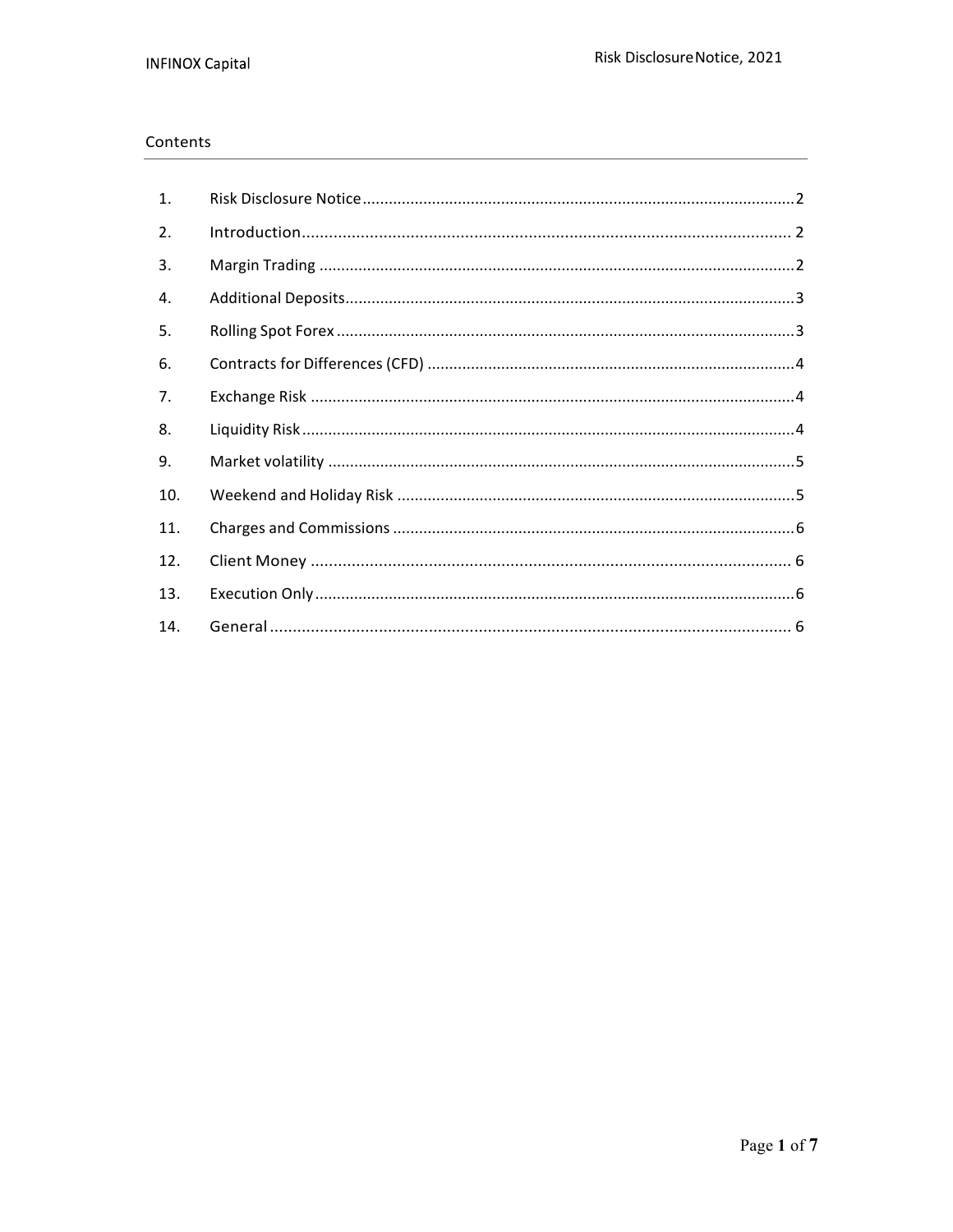### 1. Risk Disclosure Notice

Prior to offering our services to you, we require you to read the following Risk Disclosure Notice.

#### 2. Introduction

Before deciding to participate in the Forex and derivative market, you should carefully consider your level of knowledge and experience. You should have relevant and sufficient knowledge and experience of trading in Forex and derivative products. This is to ensure that you understand the risks of trading in Forex and derivative products and to ensure trading insuch products is suitable for you.

You should also consider your investment objectives and risk appetite. Trading Forex and derivatives carries a high level of risk to your capital and you can lose your invested capital. Do not invest money you cannot afford to lose. Forex and derivative products are leverage products and the effect of leverage is that a small price movement can cause both gains and losses to be magnified. Trading derivatives and Forex may not be suitable for all investors. Please seek independent professional financial advice if you do not understand the risks involved in trading Forex and derivative products.

Forex and derivative products are 'complex financial instruments'. A 'complex financial instrument' is a high-risk investment and requires a greater level of experience and knowledge of the underlying risksinvolved.

Complex financial instruments include instruments such as derivatives, which are not considered to be 'readily realizable' (potentially difficult to sell when you want to). Examples of complex financial instruments able to be traded on the INFINOX trading platform are:

- Rolling Spot Forex
- Contract for Difference (CFD)

# 3. Margin Trading

Margin is the amount of money you need to open a position, defined by the margin rate. Margin trading is a high-risk trading strategy that allows you to trade more than the capital or 'margin' that a firm holds for you. This is also known as 'leverage' or 'leverage trading', which means that you can place trades that are greater than the relatively small amount of money that you have deposited as margin. With margin trading you can make significant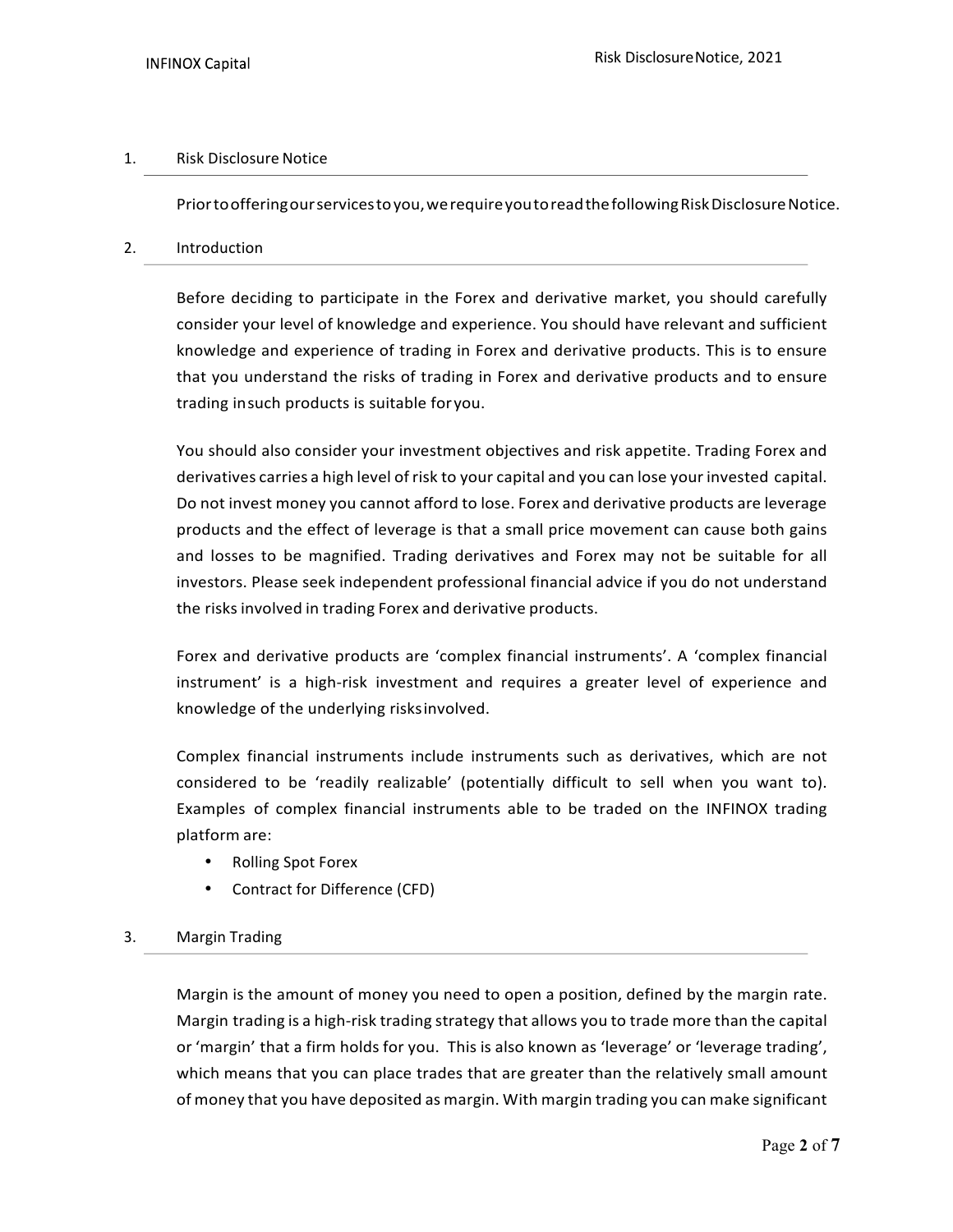gains if the price moves in your favour. However, even a small movement in price against you can lead to substantial losses.

If this happens, you may be required to deposit additional margin with us immediately to keep these trades open; this is referred to as a 'Margin Call'. You are liable for ensuring that you always deposit enough margin and for any losses that you may incur when your positions are closed. There is no limit on the potential losses or profits when you carry out margin trading and you should always consider this when making trading decisions.

Margin trading carries a high degree of risk to your capital and as such, it is not suited to all investors. Before you decide to carry out any margin trading, please ensure that you fully understand the risks involved, and seek independent advice if necessary.

As there is no limit to the losses that you may incur, you should ensure that you have sufficient resources available to you to cover any adverse movement in the price of the margined product, any margin requirement orloss.

To manage exposure, employ risk reducing strategies such as:

- 1. Make use of "stop loss" or "limit" orders to limit potential losses when utilizing leverage. Stop Loss or limit orders are not guaranteed; gaps in market pricing may cause your Stop Loss orders to be filled at a less advantageous price and you can incur losses which can exceed your invested capital.
- 2. Use a lower leverage so you can impose a higher margin requirement on yourself. This way, you will be less tempted to enter into positions beyond your comfortable leverage level. You will also be aware of a potential margin closeout sooner.
- 3. Monitor the status of your account and open positions continuously.

#### 4. Additional Deposits

You are required to deposit a margin with the firm in order to open a position and it is your responsibility to ensure that you have enough margin to cover your open positions. If your margin requirement is insufficient you will either need to deposit more funds with us in order to maintain the position or reduce the position to reduce your margin requirement.

If you do not take any action to maintain your margin, then we will have the right to close your trade for you and you accept that you will be responsible for any losses.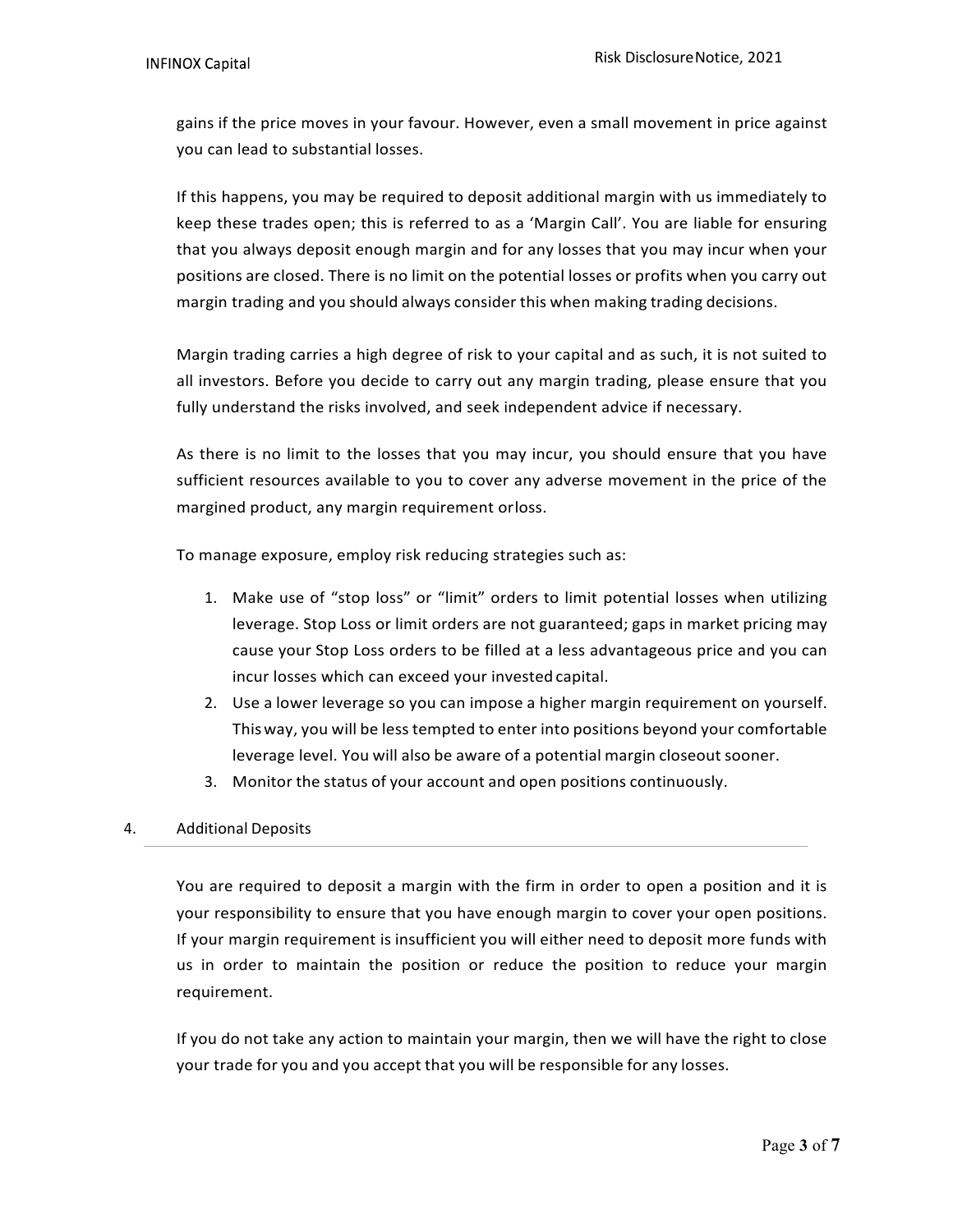### 5. Rolling Spot Forex

This is either a future where the underlying instrument being traded is foreign exchange or sterling, or it is a contract for difference where the profit is secured or a loss is avoided, through fluctuations in foreign exchange rates, in either case the contract is entered into for speculative purposes. A rolling spot forex contract can be 'rolled' indefinitely and no currency is actually delivered until the position is closed. This exposes both parties to fluctuations in the underlying currencies.

# 6. Contracts for Differences (CFD)

A CFD (Contract for Difference) is an agreement to exchange the difference between the opening and closing value of a contract at its close. Rather than buying or selling the underlying instrument on which your contract is based, you simply place a trade with a CFD provider. The price of your CFD will then replicate the price of the underlying asset (without actually owning the underlying product) giving you a profit (or a loss) as the price of the underlying moves, so that the amount of any profit or loss made on a CFD will be equal to the difference between the price of the underlying instrument when the CFD is opened and the price of the underlying instrument when the CFD is closed, multiplied by the number of underlying instruments to which the CFD relates.

CFDs are a way of trading on the upward or downward price movements of traditional financial markets without buying or selling the underlying asset directly. The potential losses associated with the price movements can exceed the total value of the initial margin (and any additional margin funds) you have deposited with us, and you may be obliged to close your positions at the worst possible time.

You should also be aware that a CFD is a 'principal-to-principal' contract which means that once the position has been opened, you are restricted to closing your position with the same counterparty, regardless of whether or not you could have achieved a better outcome elsewhere.

#### 7. Exchange Risk

Forex and derivative products are exposed to 'exchange risk'. Exchange risk also known as "currency risk" is the risk of loss (or gain) from unforeseen changes in exchange rates (the prices at which currencies trade for each other). There is a risk that you will have to close out a long or short position in a foreign currency at a loss due to an adverse movement in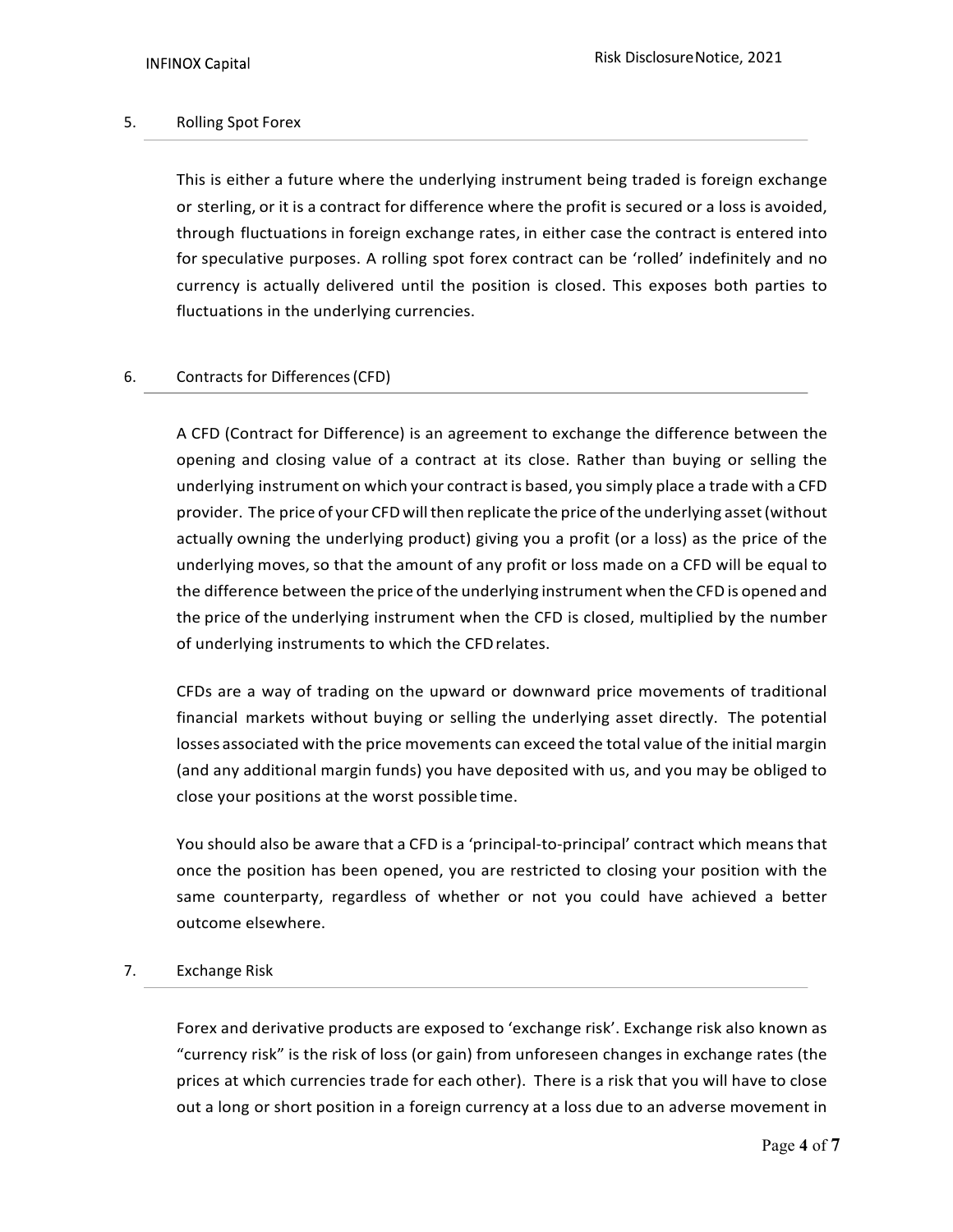exchange rates. It can also be described as the uncertainty of returns where you purchase securities in a currency different to your domestic currency.

#### 8. Liquidity Risk

Forex and derivative products are exposed to 'liquidity risk'. Liquidity risk arises from situations in which an investor interested in trading a security cannot do so because no one in the market wants to trade that security. It is the inability to find buyers on the terms desired. It is also the risk stemming from the lack of marketability of an investment that cannot be bought or sold quickly enough to prevent or minimize a loss.

Non-highly traded securities bear higher liquidity risk since there is a risk of having difficulty in liquidating an investment position without taking a significant discount from current market value. The liquidity risk is usually reflected in a wide bid-ask spread and large price movements and can take the following three forms:

- 1. Bid-ask spread: how much a trader can lose by selling an asset and buying it back right away.
- 2. Market depth: how many units traders can sell or buy at the current bid or ask price without moving the price.
- 3. Market resiliency: how long it takes for prices that are temporarily incorrect to return to normal.

#### 9. Market volatility

Financial markets may fluctuate rapidly and the prices of our products will reflect this. Spreads fluctuate just like exchange rates. You face increased periods of price volatility during market events such as economic and political news announcements, elections and so forth. During this period, there may be times where spreads are considerably wider than usual. This can impact your account in the following ways; in general wide spreads will mean the cost of closing your position will be greater. This will reflect as a loss to your equity, and raises the chance of you breaching your margin requirement.

Under extreme volatility you will see your profit and loss fluctuate far more than normal. This means you may enter margin close out quicker and also significantly raises the possibility of your account entering negative equity. If the market were to spike, crash or gap, it could result in significant losses especially for a highly-leveraged trading account.

Gapping is a risk that arises as a result of market volatility. Gapping occurs when the prices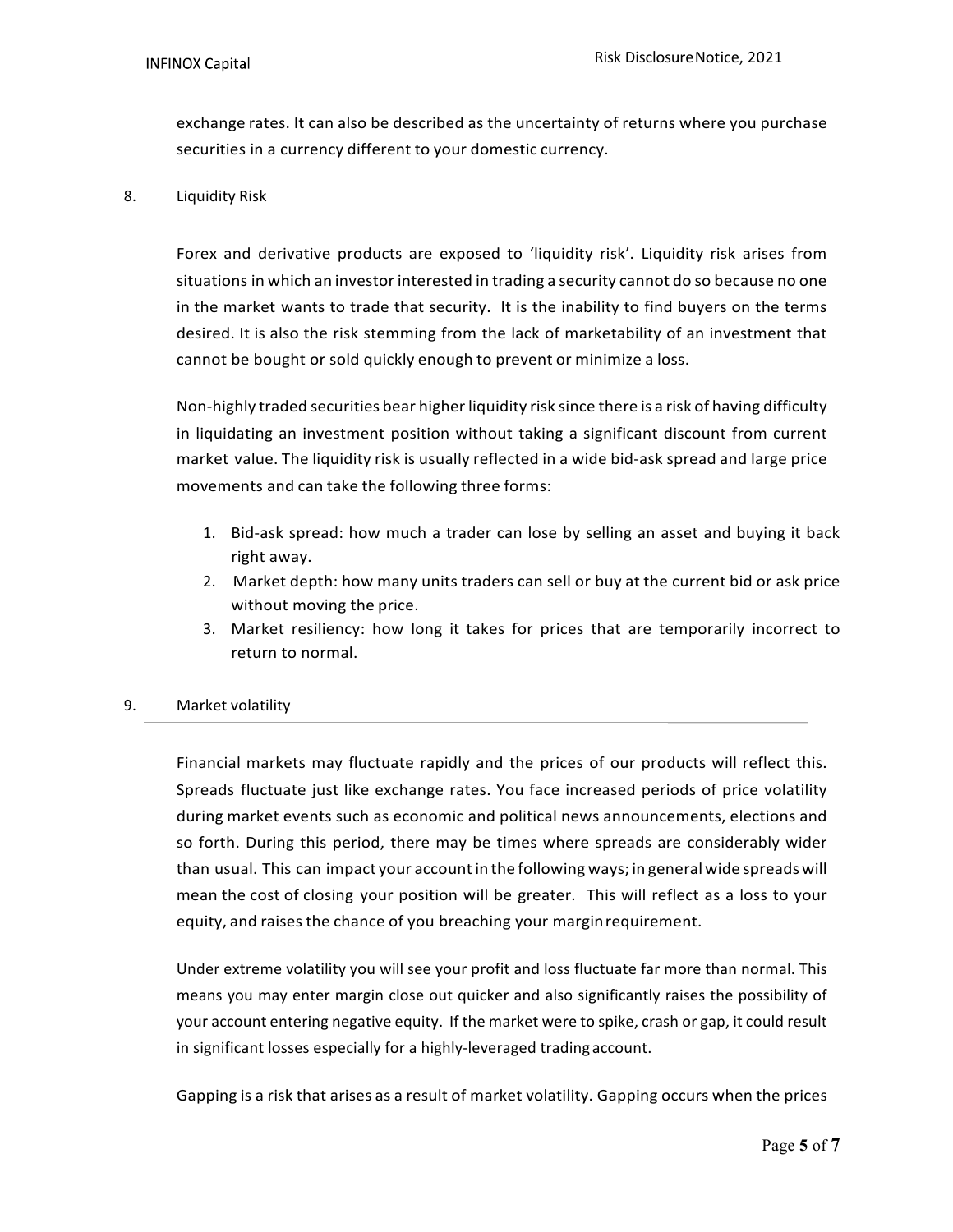of our products suddenly shift from one price to another, as a consequence of market volatility. There may not always be an opportunity for you to place an order or for the platform to execute an order between the two price levels. One of the effects of this may be that stop-loss orders are executed at unfavourable prices, either higher or lower than you may have anticipated, depending on the direction of your trades.

#### 10. Weekend and Holiday Risk

There will be limitation on when you are able to carry out trading, for example you will not be able to trade over weekends and bank holidays (market opening and closing times can be found on our website) when financial markets will generally be closed for trading. You should be aware that this may cause the markets to open at a significantly different price from where they closed.

You will not be able place or change orders over the weekend, on market holidays or and at other times when the relevant markets are generally closed. There is a substantial risk that non-guaranteed "stop-loss" orders left to protect open positions held during these periods, can be executed at levels significantly worse than their specified price and you will be liable for 'making good' any losses, even if they are unforeseen.

#### 11. Charges and Commissions

Before you begin to trade, you should ensure that you understand all commissions and other charges for which you will be liable. All costs and charges have been disclosed to you separately.

#### 12. Client Money

Unless otherwise agreed with you in writing, we will hold all Client funds in segregated bank accounts. As such, all Client funds deposited with us are subject to the Client Money Rules of the regulator.

#### 13. Execution Only

You carry out your trading activities on an execution only basis. This means that we will